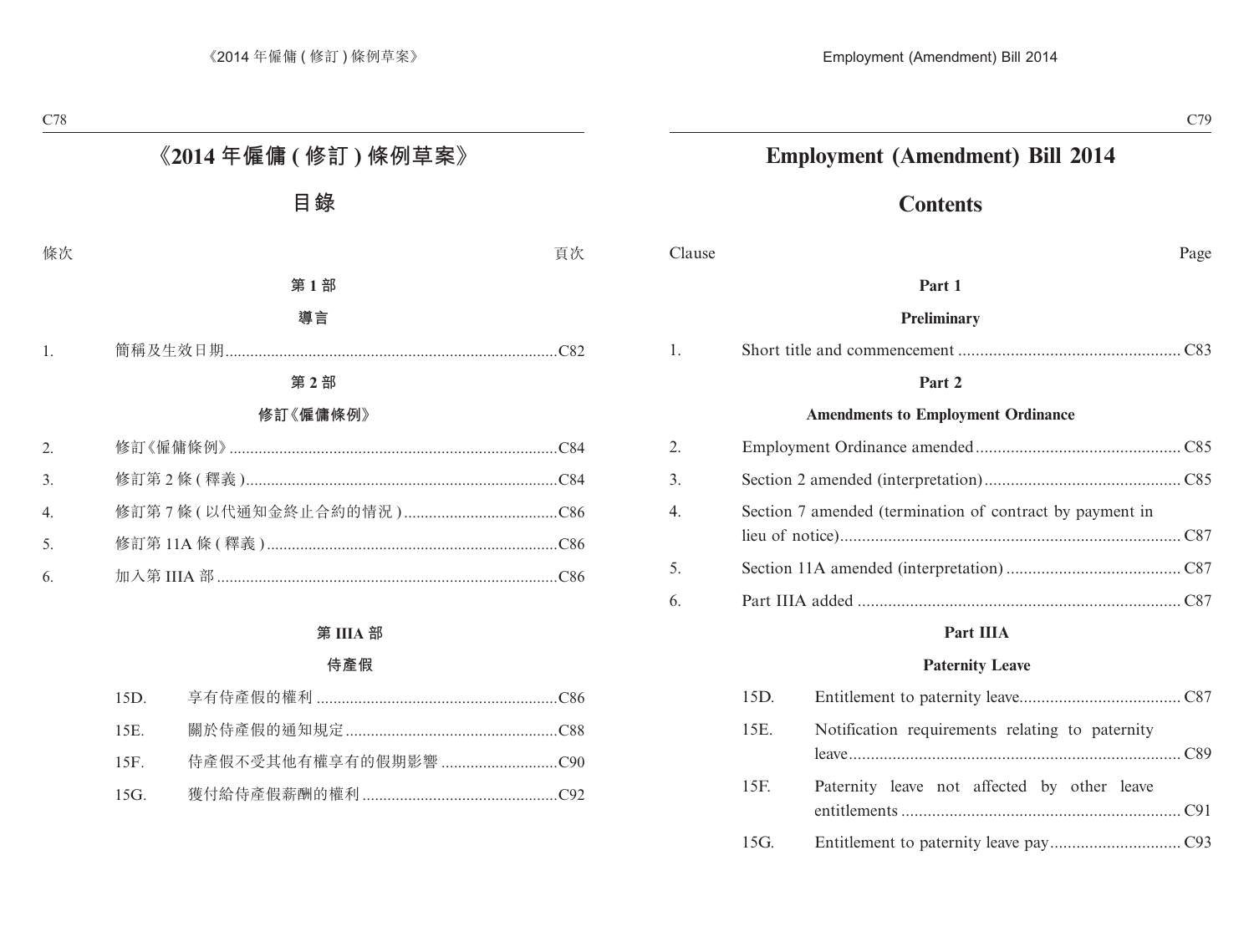### Employment (Amendment) Bill 2014

|        |                                                                | C81                                                       |
|--------|----------------------------------------------------------------|-----------------------------------------------------------|
| Clause |                                                                | Page                                                      |
|        | 15H.                                                           |                                                           |
|        | 15I.                                                           | Documentary requirements relating to paternity            |
|        | 15J.                                                           | Documentary requirements relating to paternity            |
|        | 15K.                                                           |                                                           |
|        | 15L.                                                           |                                                           |
| 7.     |                                                                |                                                           |
| 8.     | Section 32 amended (restriction on deductions from wages) C107 |                                                           |
| 9.     |                                                                |                                                           |
| 10.    |                                                                |                                                           |
| 11.    |                                                                |                                                           |
| 12.    |                                                                |                                                           |
| 13.    |                                                                |                                                           |
| 14.    |                                                                | Section 43 amended (payment of holiday pay, etc. in event |
| 15.    |                                                                |                                                           |
| 16.    |                                                                | Section 49A amended (requirement to keep wage and         |

#### **Part 3**

#### **Amendment to Minimum Wage Ordinance**

| 17. |  |
|-----|--|
| 18. |  |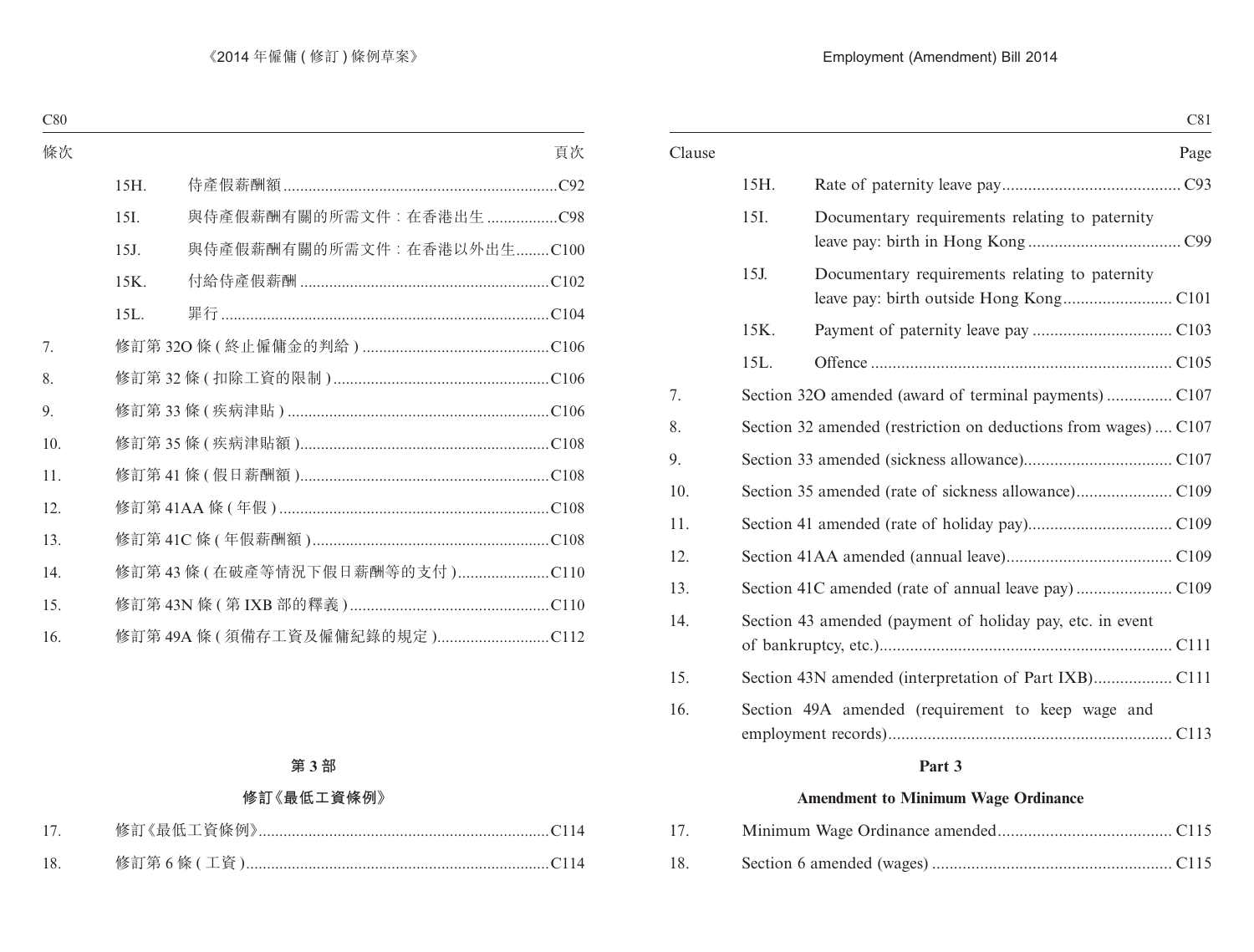# A BILL

# To

Amend the Employment Ordinance to provide for a male employee's entitlement, in respect of the birth of a child of the employee, to paternity leave of up to 3 days and paternity leave pay at a daily rate of four-fifths of the employee's average daily wages; and to make related and other minor amendments.

Enacted by the Legislative Council.

# **Part 1**

# **Preliminary**

#### **1. Short title and commencement**

- (1) This Ordinance may be cited as the Employment (Amendment) Ordinance 2014.
- (2) This Ordinance comes into operation on a day to be appointed by the Secretary for Labour and Welfare by notice published in the Gazette.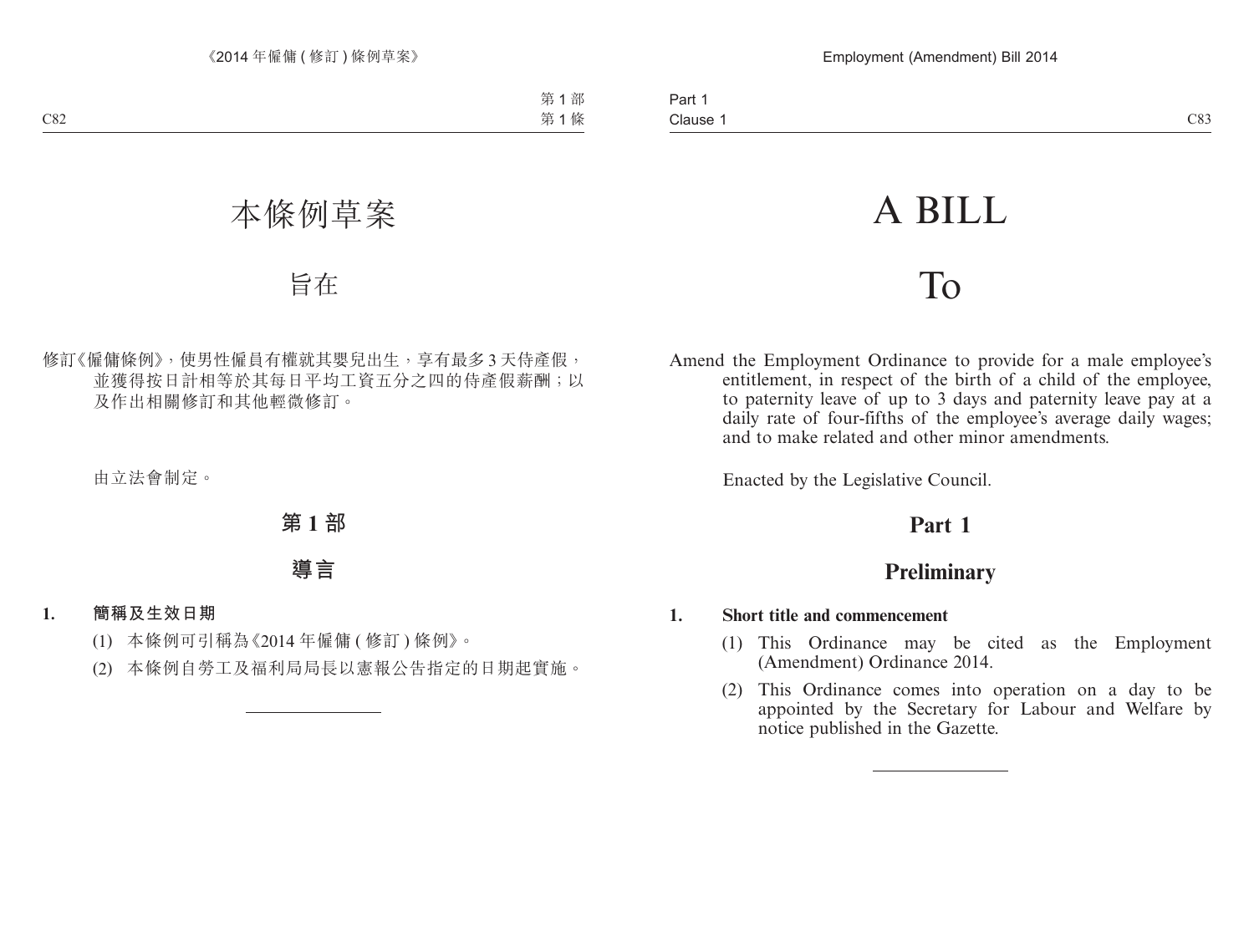# **Part 2**

# **Amendments to Employment Ordinance**

#### **2. Employment Ordinance amended**

The Employment Ordinance (Cap. 57) is amended as set out in sections 3 to 16.

#### **3. Section 2 amended (interpretation)**

 $(1)$  Section  $2(1)$ —

## **Add in alphabetical order**

"*paternity leave* (侍產假) means the paternity leave provided for in Part IIIA;

*paternity leave pay* (侍產假薪酬) means pay payable in respect of paternity leave:".

(2) After section  $2(2)(b)$ —

#### **Add**

"(ba) any paternity leave pay under Part IIIA;".

(3) After section  $2(2A)(b)$ —

## **Add**

- "(ba) in relation to any paternity leave pay under Part  $IIIA$ —
	- (i) if paternity leave is taken in a period of consecutive days, the date on which that period begins; or
	- (ii) in any other case, the date on which paternity leave is taken;".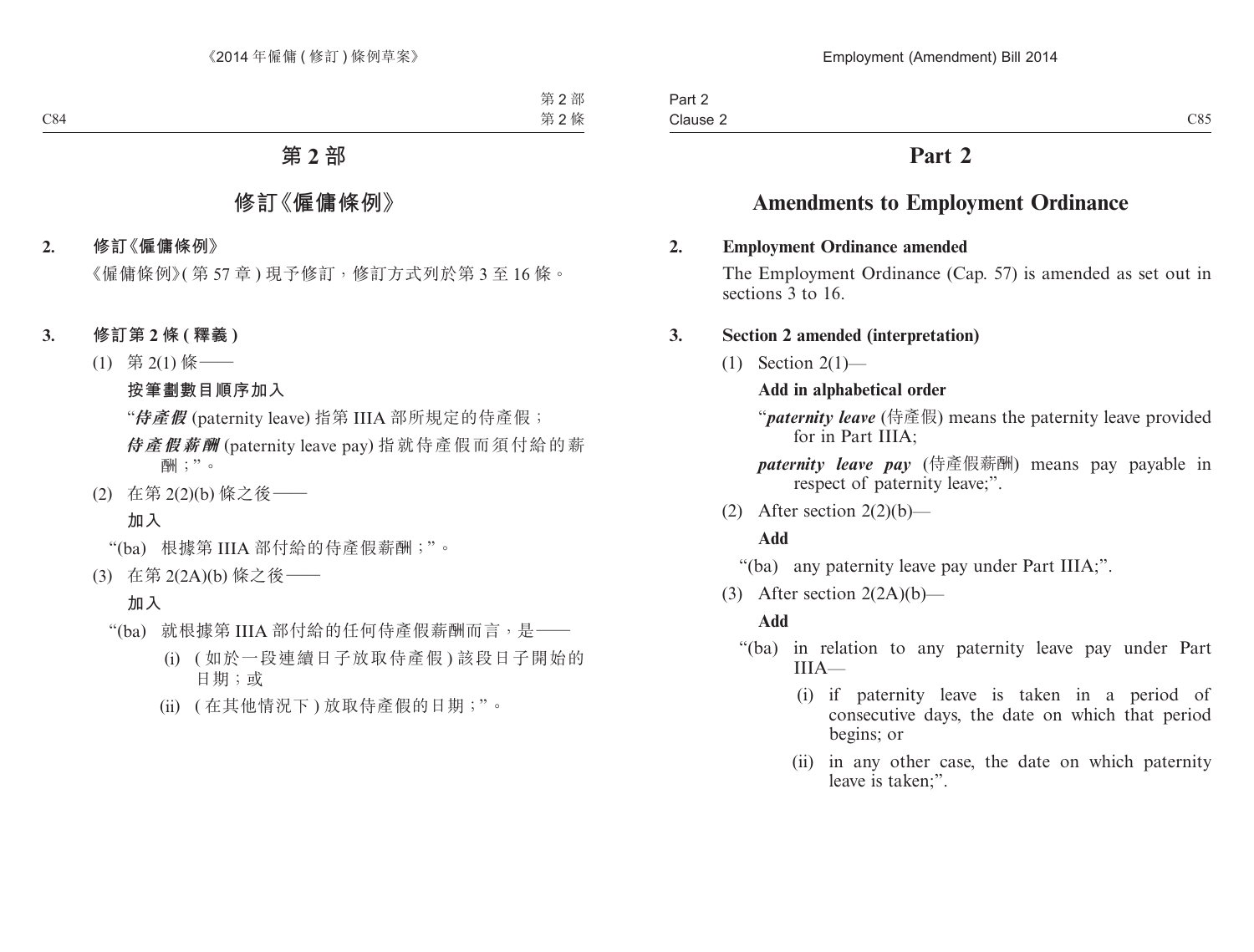| Part 2<br>Clause 4 |                                                                             | C87                                                |  |
|--------------------|-----------------------------------------------------------------------------|----------------------------------------------------|--|
| $\boldsymbol{4}$ . | Section 7 amended (termination of contract by payment in lieu of<br>notice) |                                                    |  |
|                    | (1)                                                                         | Section $7(1)(a)$ , after "maternity leave,"—      |  |
|                    |                                                                             | Add                                                |  |
|                    |                                                                             | "a day of paternity leave,".                       |  |
|                    | (2)                                                                         | Section $7(1B)(a)(i)$ , after "maternity leave,"—  |  |
|                    |                                                                             | Add                                                |  |
|                    |                                                                             | "paternity leave,".                                |  |
| 5.                 |                                                                             | <b>Section 11A amended (interpretation)</b>        |  |
|                    | (1)                                                                         | Section $11A(2)(a)$ , after "maternity leave,"—    |  |
|                    |                                                                             | Add                                                |  |
|                    |                                                                             | "a day of paternity leave,".                       |  |
|                    | (2)                                                                         | Section $11A(4)(a)(i)$ , after "maternity leave,"— |  |
|                    |                                                                             | Add                                                |  |
|                    |                                                                             | "paternity leave,".                                |  |
| 6.                 |                                                                             | Part IIIA added                                    |  |
|                    |                                                                             | After Part III-                                    |  |
|                    |                                                                             | Add                                                |  |
|                    |                                                                             | "Part IIIA                                         |  |
|                    |                                                                             | <b>Paternity Leave</b>                             |  |

## **15D. Entitlement to paternity leave**

- (1) A male employee is entitled to paternity leave in respect of the birth of a child if—
	- (a) he is the child's father;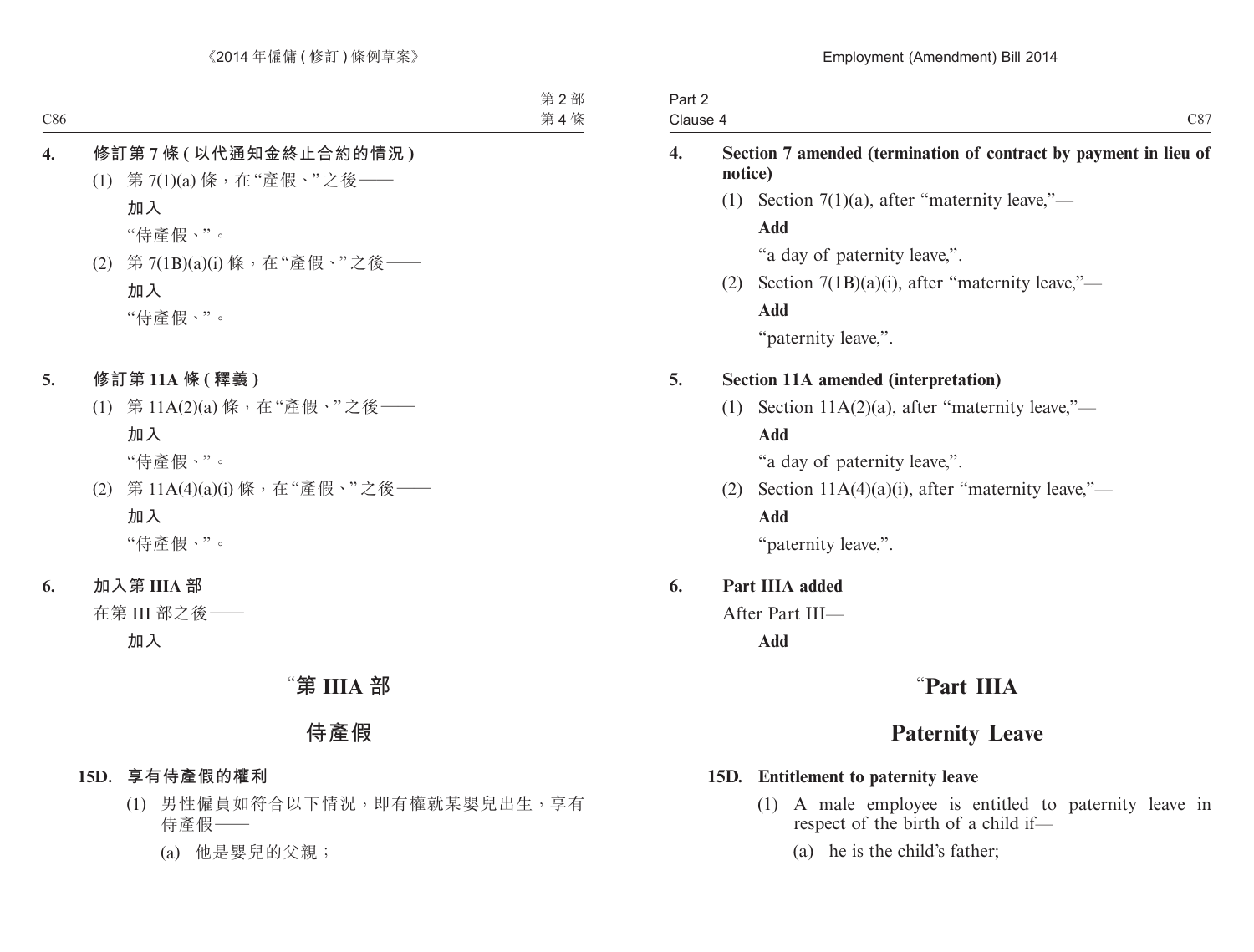- (b) he has been employed under a continuous contract immediately before taking leave; and
- (c) he has complied with all the requirements in section 15E.
- (2) For subsection (1), the employee—
	- (a) subject to section 15F, is entitled to take leave during the period specified in subsection (3) on the date or dates notified to the employer under section 15E(1); and
	- (b) is entitled to take leave for not more than 3 days, whether consecutive or not, for each confinement.
- (3) For subsection  $(2)(a)$ , the period—
	- (a) begins 4 weeks before the expected date of the delivery of the child; and
	- (b) ends 10 weeks from and inclusive of the actual date of the delivery of the child.
- (4) For subsection (2)(b), multiple births in one pregnancy are taken to be one confinement.
- (5) Subsection (1)—
	- (a) applies to a child born on or after the date on which the Employment (Amendment) Ordinance  $2014$  ( of  $2014$ ) comes into operation; and
	- (b) does not apply to a miscarriage.

#### **15E. Notification requirements relating to paternity leave**

- (1) For section 15D(1)(c), an employee who intends to take paternity leave in respect of the birth of a child must—
	- (a) notify the employer—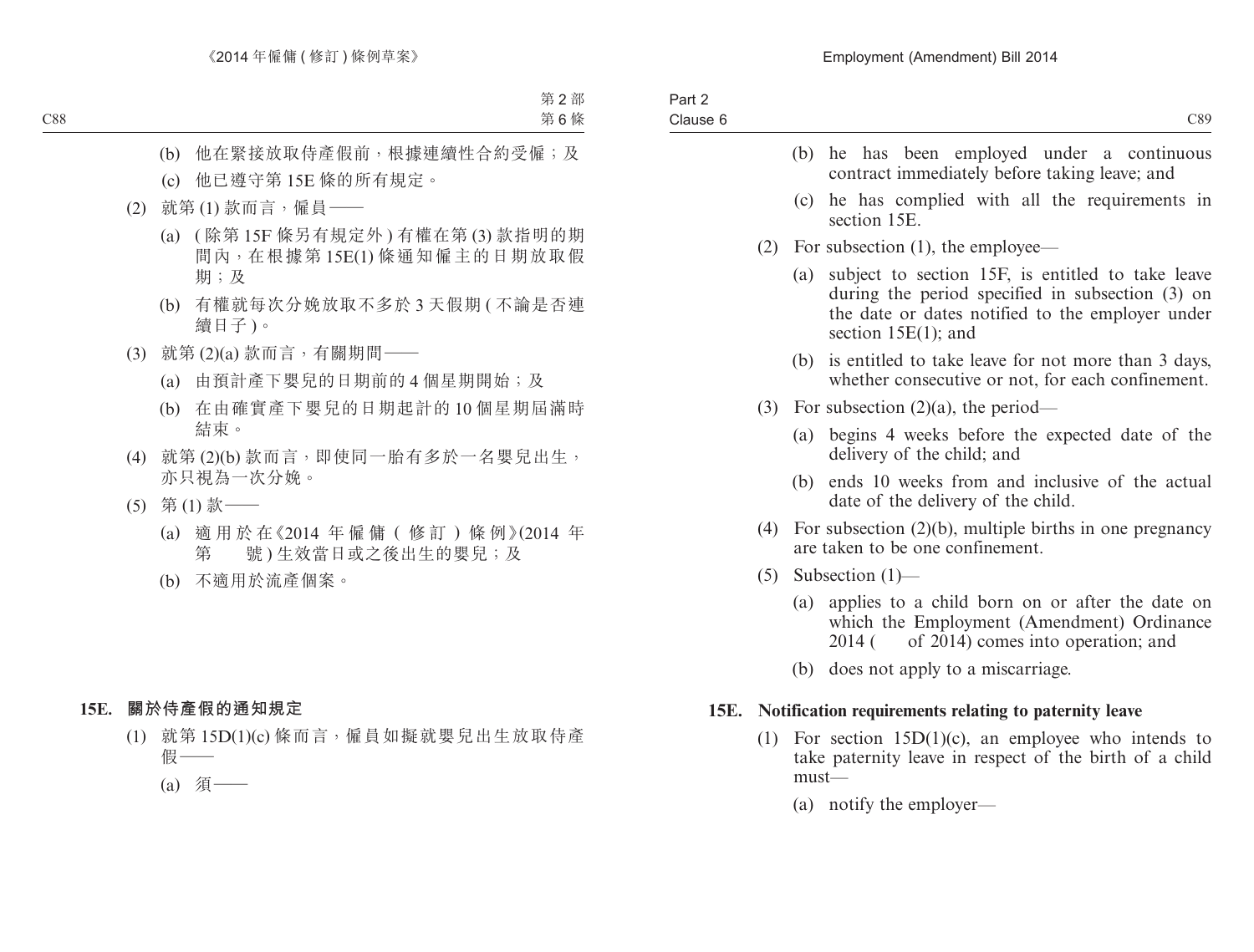- (i) of his intention at least 3 months before the expected date of the delivery of the child; and
- (ii) of each intended date of his leave at least 2 days before that date; or
- (b) (if he does not notify the employer in accordance with paragraph  $(a)(i)$  notify the employer of each intended date of his leave at least 5 days before that date.
- (2) If the employer so requires, the employee must also give the employer a written statement signed by the employee—
	- (a) stating that the employee is the child's father; and
	- (b) stating—
		- (i) the name of the child's mother; and
		- (ii) the expected date of the delivery, or (if the child has been born) the actual date of the delivery, of the child.

#### **15F. Paternity leave not affected by other leave entitlements**

- (1) Paternity leave is in addition to rest days, holidays and annual leave to which an employee is entitled under this Ordinance.
- $(2)$  If—
	- (a) an employee has, in compliance with the requirement in section 15E(1), notified the employer that he intends to take paternity leave on a particular day; and
	- (b) that day falls on a rest day or holiday or falls within a period of annual leave,

he is entitled to take the leave on the day immediately after the rest day, holiday or period of annual leave.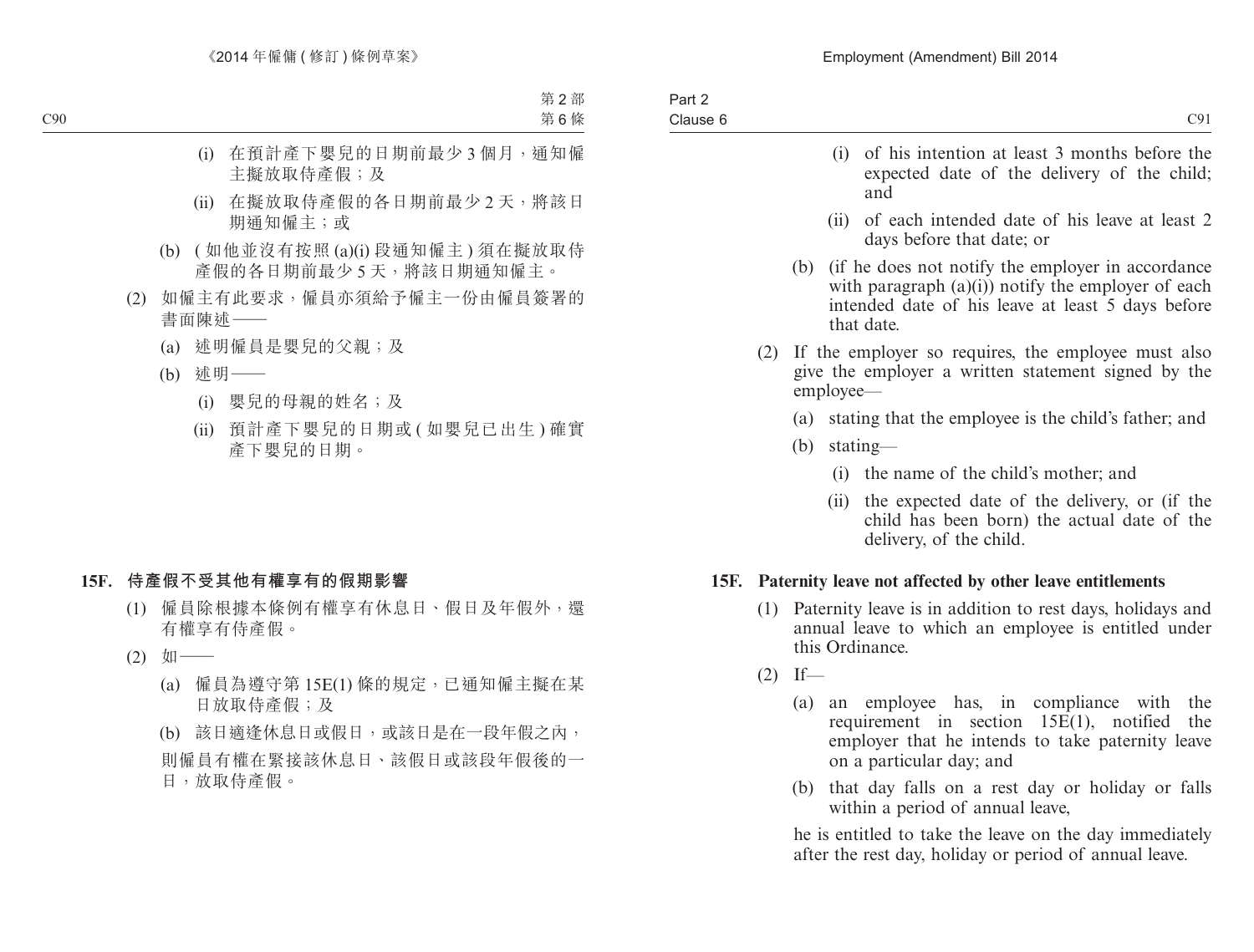| Part 2   |  |
|----------|--|
| Clause 6 |  |

- (3) Despite subsection (2), the employee is entitled to take the leave on another day he chooses if he has notified the employer of his choice at least 2 days before that other day.
- (4) The employee is entitled to take leave on the day mentioned in subsection (2) even if that day falls on a day after the 10-week period mentioned in section  $15D(3)(b)$ .
- (5) However, subsection (3) does not entitle the employee to take leave on a day that falls on a day outside the period specified in section 15D(3).

#### **15G. Entitlement to paternity leave pay**

An employee is entitled to pay at the rate specified in section 15H in respect of each day on which he has taken paternity leave if—

- (a) he has been employed under a continuous contract for a period of not less than 40 weeks immediately before that day; and
- (b) he has complied with all the requirements in section 15I or 15J.

#### **15H. Rate of paternity leave pay**

- (1) In this section—
- *specified date* (指明日期), in relation to paternity leave taken by an employee, means—
	- (a) if the leave is taken in a period of consecutive days, the date on which that period begins; or
	- (b) in any other case, the date on which the leave is taken;
- *wages* (工資), in subsections  $(2)$ ,  $(3)$  and  $(4)$ , includes a sum of money paid by an employer in respect of any of the following days—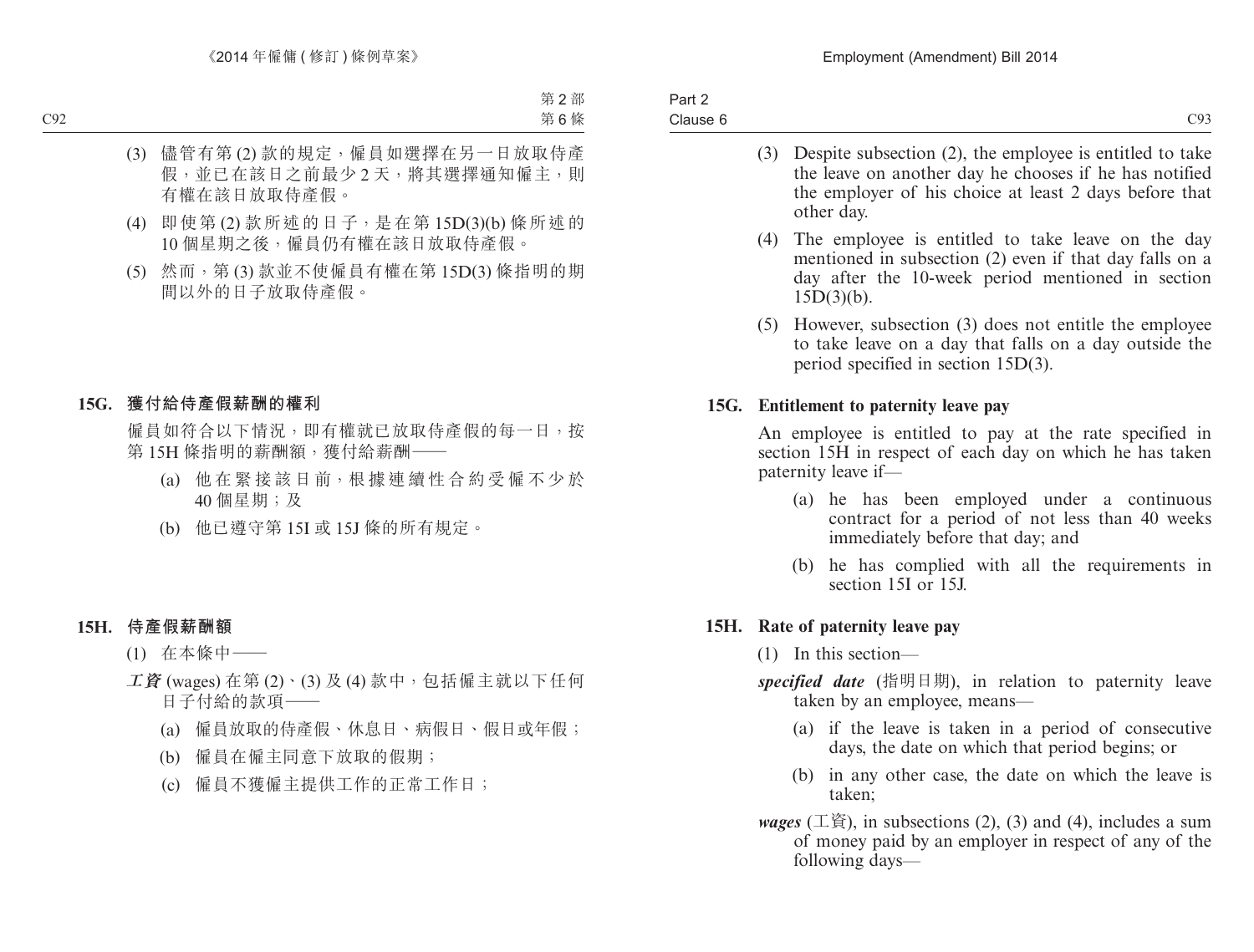|     | (a) | a day of paternity leave, a rest day, a sickness day,<br>a holiday or a day of annual leave taken by the<br>employee;                                                                   |  |
|-----|-----|-----------------------------------------------------------------------------------------------------------------------------------------------------------------------------------------|--|
|     | (b) | a day of leave taken by the employee with the<br>agreement of the employer;                                                                                                             |  |
|     | (c) | a normal working day on which the employee is<br>not provided with work by the employer;                                                                                                |  |
|     | (d) | a day of absence from work of the employee due<br>to temporary incapacity for which compensation<br>is payable under section 10 of the Employees'<br>Compensation Ordinance (Cap. 282). |  |
| (2) |     | The daily rate of paternity leave pay is four-fifths of<br>the employee's average daily wages during—                                                                                   |  |
|     | (a) | the period of 12 months immediately before the<br>specified date; or                                                                                                                    |  |
|     | (b) | if the employee has been employed by the<br>employer for a period shorter than 12 months<br>immediately before the specified date, the shorter<br>period.                               |  |
|     |     | (3) The average daily wages are to be calculated without<br>regard to-                                                                                                                  |  |
|     | (a) | any period (excluded period) during the 12-month<br>period or shorter period for which the employee<br>was not paid wages or full wages because of-                                     |  |
|     |     | any paternity leave, rest day, sickness day,<br>(i)<br>holiday or annual leave taken by the<br>employee;                                                                                |  |
|     |     | any leave taken by the employee with the<br>(ii)<br>agreement of the employer;                                                                                                          |  |

(iii) the employee's not being provided with work by the employer on a normal working day; or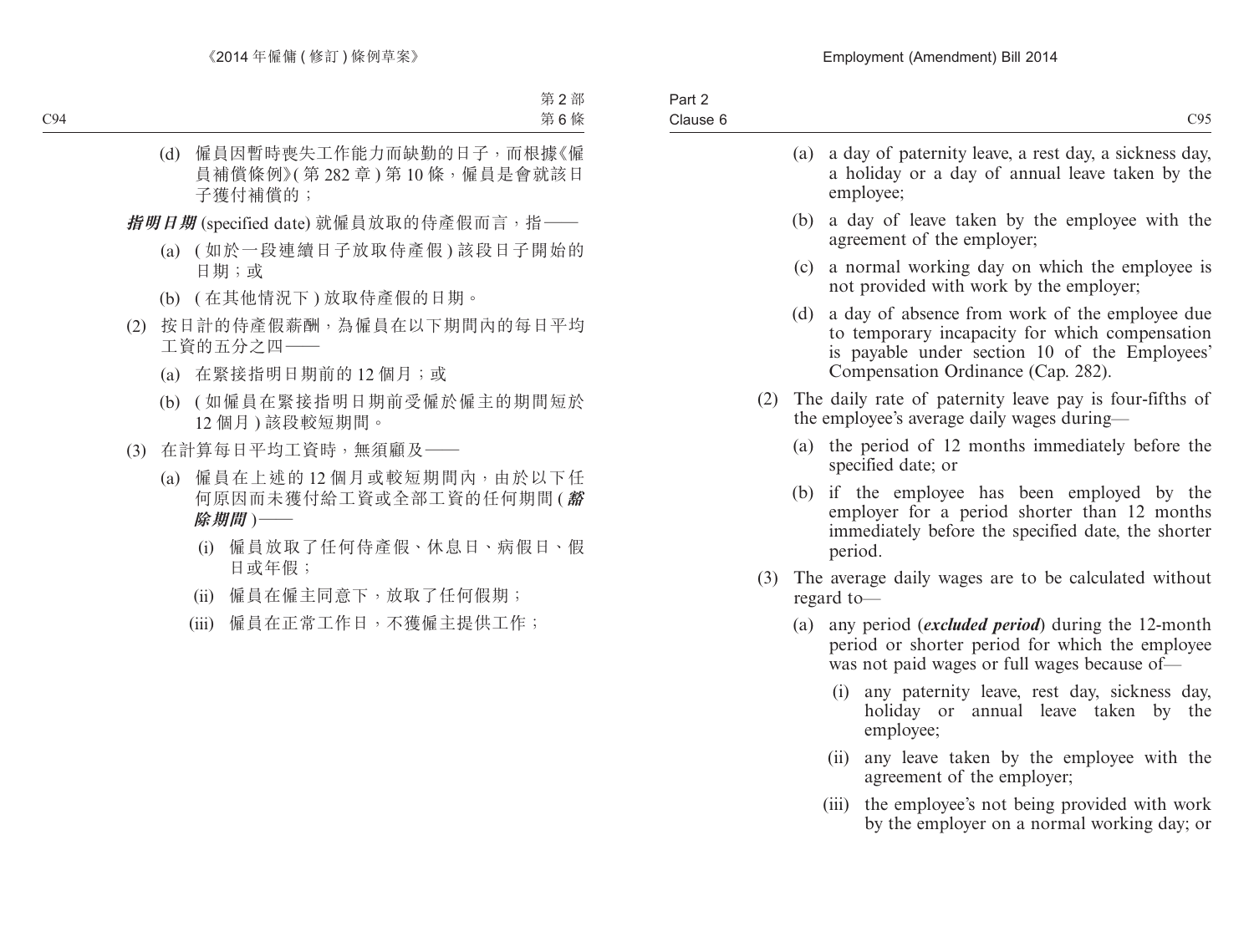- (iv) the employee's absence from work due to temporary incapacity for which compensation is payable under section 10 of the Employees' Compensation Ordinance (Cap. 282); and
- (b) any wages paid to the employee for the excluded period.
- (4) To avoid doubt, if the amount of the wages paid to an employee in respect of a day covered by the definition of *wages* in subsection (1) is only a fraction of the amount earned by the employee on a normal working day, the employee's average daily wages are to be calculated without regard to the wages and the day.
- (5) Despite subsection (2), if for any reason it is impracticable to calculate an employee's average daily wages in the manner provided in that subsection, the amount may be calculated by reference to—
	- (a) the wages earned by a person who was employed at the same work by the same employer during the period of 12 months immediately before the specified date; or
	- (b) if there is no such person, the wages earned by a person who was employed in the same trade or occupation and at the same work in the same district during the period of 12 months immediately before the specified date.
- (6) If, under the employee's contract of employment or any other agreement or for any other reason, the employer pays a sum of money to the employee in respect of a day on which the employee takes paternity leave, the paternity leave pay payable to the employee in respect of the day under this Part is to be reduced by the sum.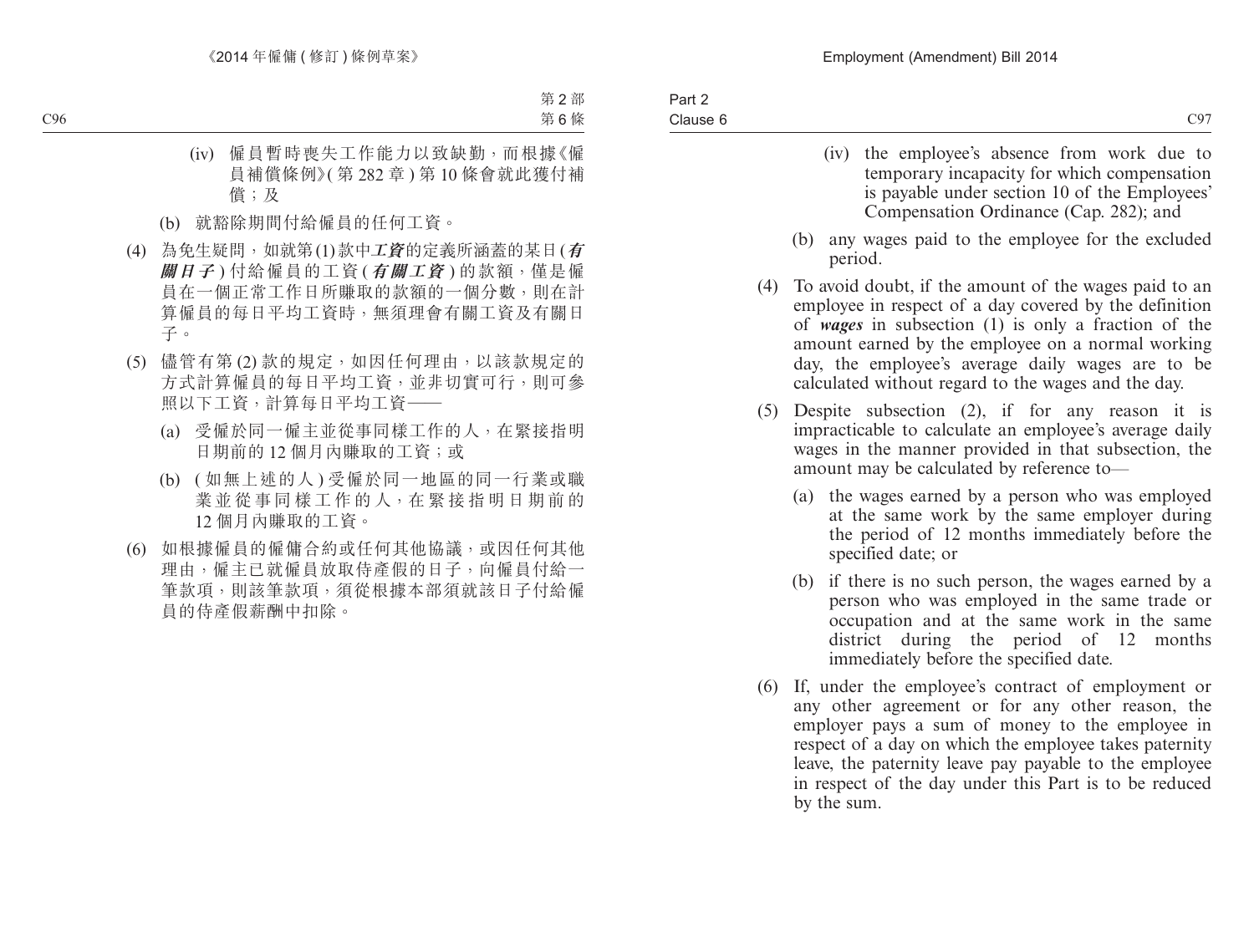| Part 2<br>Clause 6 |  |
|--------------------|--|
|                    |  |

#### **15I. Documentary requirements relating to paternity leave pay: birth in Hong Kong**

- (1) For section 15G(b), an employee who takes paternity leave in respect of the birth of a child in Hong Kong must provide the employer with the birth certificate of the child—
	- (a) that is issued under the Births and Deaths Registration Ordinance (Cap. 174); and
	- (b) on which the employee's name is entered as the child's father.
- (2) Despite subsection (1), if the child is born dead, or if the child dies after birth and no birth certificate has been issued in respect of the child under the Births and Deaths Registration Ordinance (Cap. 174), the employee must provide the employer with—
	- (a) a medical certificate described in subsection (3); and
	- (b) (if the employer so requires) a written statement signed by the employee, stating that—
		- (i) he is the father of the child delivered by the woman named in the medical certificate; and
		- (ii) the child is born dead or dies after birth (whichever is appropriate).
- (3) For subsection  $(2)(a)$ , the medical certificate—
	- (a) must certify the delivery of the child; and
	- (b) must be issued by—
		- (i) a registered medical practitioner; or
		- (ii) despite section 16 of the Midwives Registration Ordinance (Cap. 162), a midwife registered under section 8, or deemed to be registered under section 25, of that Ordinance.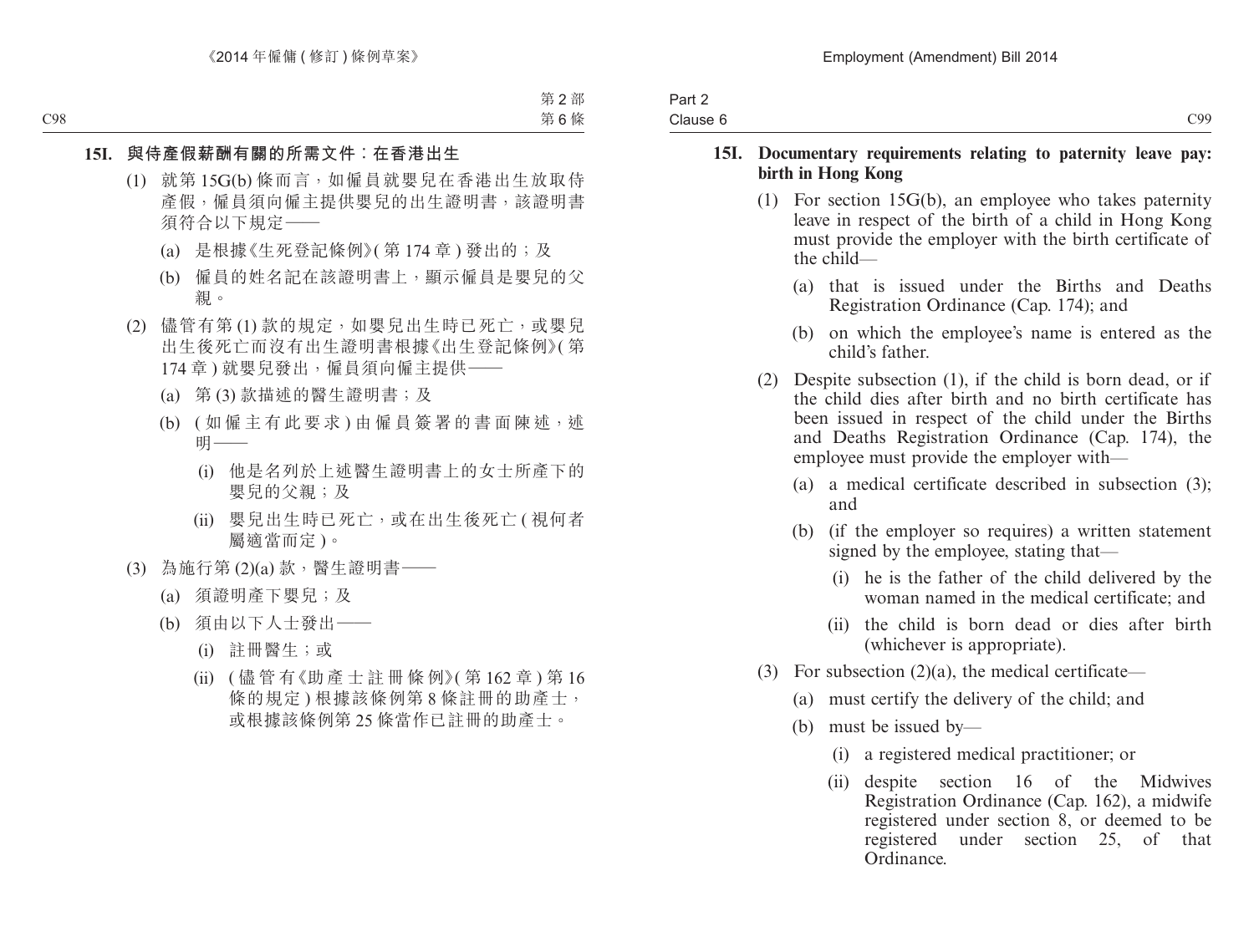- (4) The documents required under this section must be provided to the employer—
	- (a) within 12 months after the first day on which the employee takes the paternity leave; or
	- (b) if the employee has ceased to be employed by the employer, within the period mentioned in paragraph (a) or within 6 months after the cessation (whichever period expires first).

#### **15J. Documentary requirements relating to paternity leave pay: birth outside Hong Kong**

- (1) For section 15G(b), an employee who takes paternity leave in respect of the birth of a child in a place outside Hong Kong must provide the employer with—
	- (a) the birth certificate of the child—
		- (i) that is issued by the authorities of the place (*authorities*); and
		- (ii) on which the employee's name is entered as the child's father; or
	- (b) (if the authorities do not issue birth certificates) any other document issued by the authorities that could reasonably be taken as proof that the employee is the child's father.
- (2) Despite subsection (1), if the child is born dead or dies after birth, and neither the birth certificate nor document mentioned in that subsection is available, the employee must provide the employer with—
	- (a) a medical certificate or any other document issued by the authorities that could reasonably be taken as proof of the delivery of the child; and
	- (b) (if the employer so requires) a written statement signed by the employee, stating that—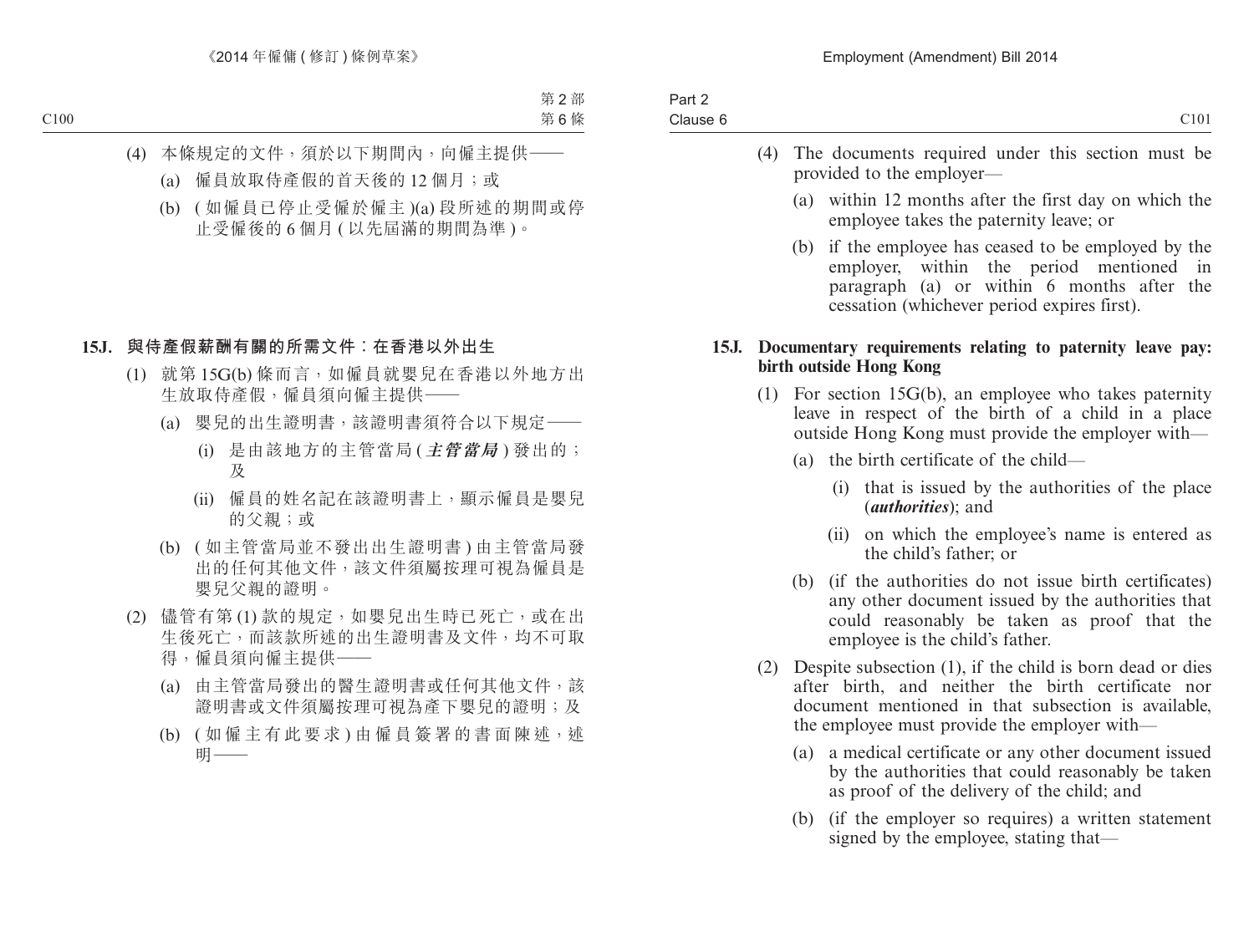- (i) he is the father of the child delivered by the woman named in the medical certificate or document; and
- (ii) the child is born dead or dies after birth (whichever is appropriate).
- (3) The documents required under this section must be provided to the employer—
	- (a) within 12 months after the first day on which the employee takes the paternity leave; or
	- (b) if the employee has ceased to be employed by the employer, within the period mentioned in paragraph (a) or within 6 months after the cessation (whichever period expires first).

#### **15K. Payment of paternity leave pay**

- (1) In this section—
- *requisite document* (所需文件), in relation to an employee who has taken paternity leave on a day, means the document required under section 15I or 15J for his entitlement to paternity leave pay in respect of the day.
- (2) If an employee has taken paternity leave on a day (*leave day*) and provided the employer with the requisite document on or before the leave day, the employer must pay him the paternity leave pay in respect of the leave day—
	- (a) not later than the day on which he is next paid his wages after the leave day; or
	- (b) if he has ceased to be employed by the employer, not later than 7 days after the cessation.
- (3) If the employee provides the employer with the requisite document after the leave day, the employer must pay him the paternity leave pay in respect of the leave day—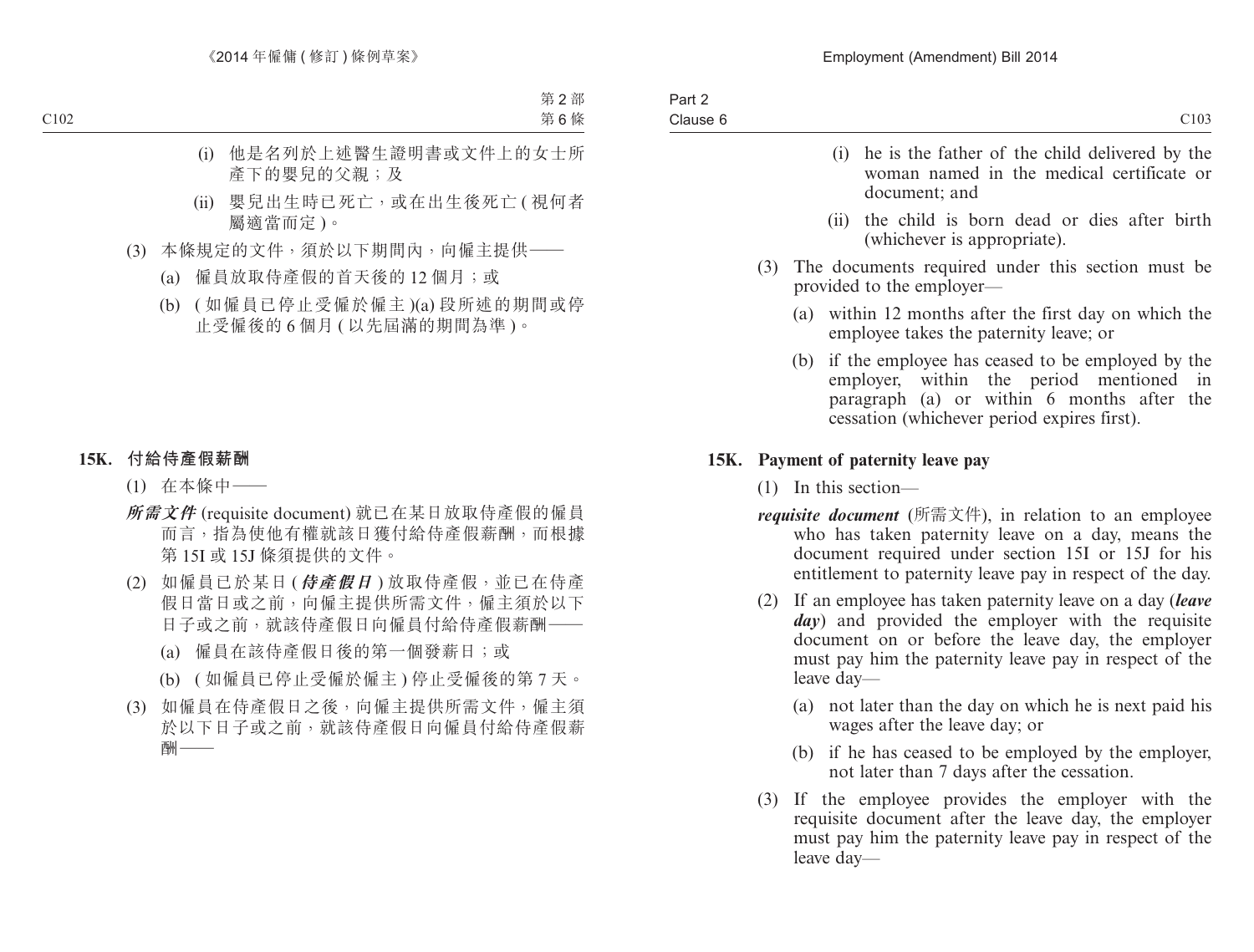- (a) not later than the day on which he is next paid his wages after the document is provided; or
- (b) if he has ceased to be employed by the employer, not later than 7 days after the document is provided.
- (4) Where the employer has paid the employee the paternity leave pay in respect of the leave day before the requisite document is provided, the employer may deduct from his wages an amount equivalent to the paternity leave pay if—
	- (a) he fails to provide the employer with the requisite document within 3 months after the first day on which the paternity leave is taken; or
	- (b) he has ceased to be employed by the employer and fails to provide the employer with the requisite document before the cessation.
- (5) If after the deduction the employee provides the employer with the requisite document in accordance with section  $15I(4)$  or  $15J(3)$ , the employer must pay him the paternity leave pay in respect of the leave day again—
	- (a) not later than the day on which he is next paid his wages after the document is provided; or
	- (b) if he has ceased to be employed by the employer, not later than 7 days after the document is provided.

#### **15L. Offence**

- (1) An employer must—
	- (a) grant an employee paternity leave to which the employee is entitled; and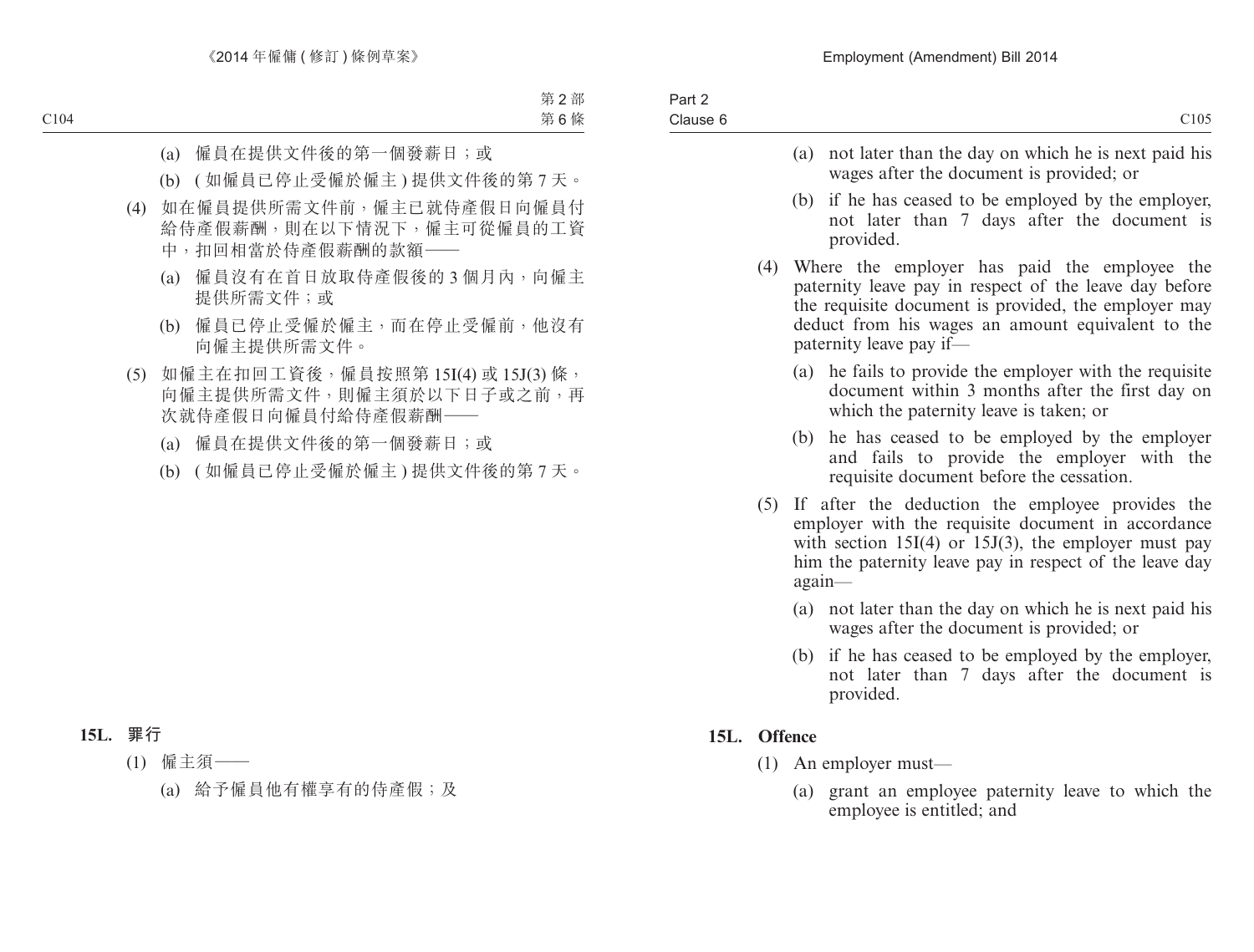- (b) pay an employee paternity leave pay to which the employee is entitled in accordance with section 15K.
- (2) An employer who without reasonable excuse contravenes subsection (1) commits an offence and is liable on conviction to a fine at level 5.".

#### **7. Section 32O amended (award of terminal payments)**

After section 32O(3)(d)—

**Add**

"(da) any paternity leave pay payable under Part IIIA;".

# **8. Section 32 amended (restriction on deductions from wages)** After section  $32(2)(g)$ —

#### **Add**

"(ga) deductions permitted by section  $15K(4)$ ;".

#### **9. Section 33 amended (sickness allowance)**

(1) Section 33(4BAAA)(a), after "maternity leave,"— **Add**

"a day of paternity leave,".

(2) Section 33(4BAAB)(a)(i), after "maternity leave,"— **Add**

"paternity leave,".

(3) Section  $33(6)(a)$ , Chinese text—

#### **Repeal**

"《醫院、療養院及留產院登記條例》"

#### **Substitute**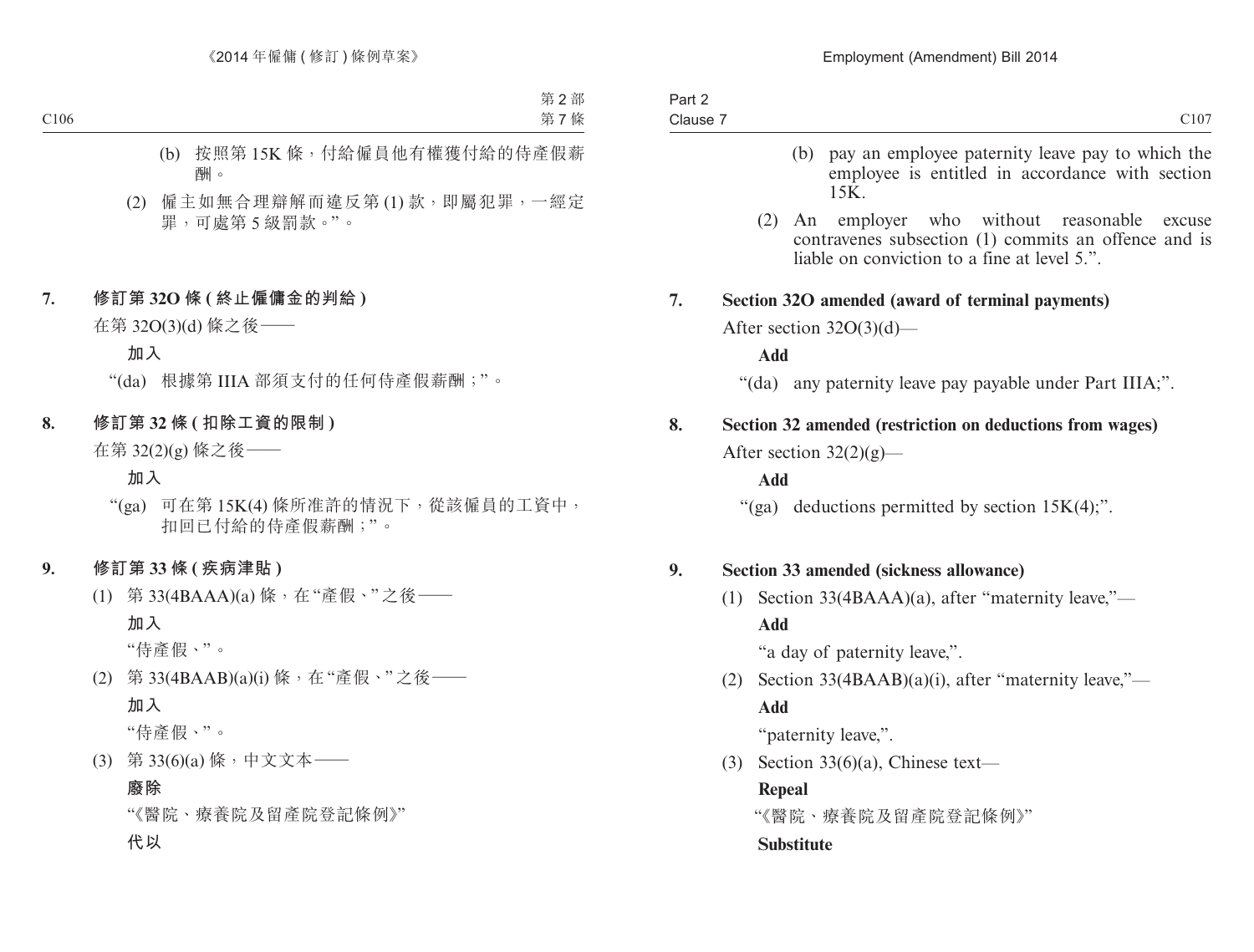Part 2

| Clause 10 |     |                                                      | C <sub>109</sub> |
|-----------|-----|------------------------------------------------------|------------------|
|           |     | "《醫院、護養院及留產院註冊條例》".                                  |                  |
| 10.       |     | Section 35 amended (rate of sickness allowance)      |                  |
|           | (1) | Section $35(1)(a)$ , after "maternity leave,"—       |                  |
|           |     | Add                                                  |                  |
|           |     | "a day of paternity leave,".                         |                  |
|           | (2) | Section $35(2A)(a)(i)$ , after "maternity leave,"—   |                  |
|           |     | Add                                                  |                  |
|           |     | "paternity leave,".                                  |                  |
| 11.       |     | Section 41 amended (rate of holiday pay)             |                  |
|           | (1) | Section 41(1)(a), after "maternity leave,"—          |                  |
|           |     | Add                                                  |                  |
|           |     | "a day of paternity leave,".                         |                  |
|           | (2) | Section $41(3)(a)(i)$ , after "maternity leave,"—    |                  |
|           |     | Add                                                  |                  |
|           |     | "paternity leave,".                                  |                  |
| 12.       |     | <b>Section 41AA amended (annual leave)</b>           |                  |
|           |     | Section $41AA(10)$ —                                 |                  |
|           |     | <b>Repeal</b>                                        |                  |
|           |     | "holidays and maternity leave"                       |                  |
|           |     | <b>Substitute</b>                                    |                  |
|           |     | "holidays, maternity leave and paternity leave".     |                  |
| 13.       |     | Section 41C amended (rate of annual leave pay)       |                  |
|           |     | (1) Section 41 $C(1)(a)$ , after "maternity leave,"— |                  |
|           |     | Add                                                  |                  |
|           |     |                                                      |                  |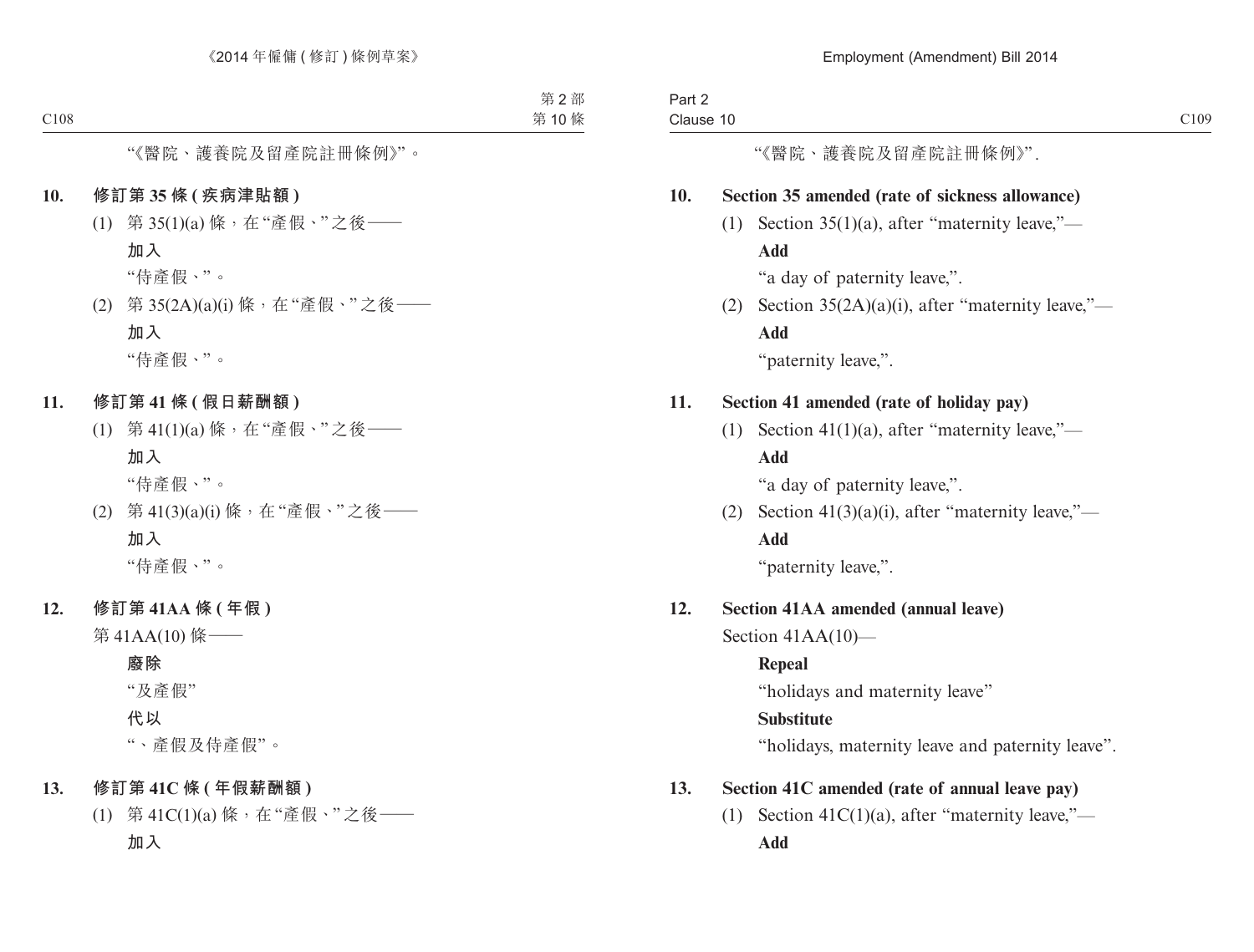| Part 2    |  |  |
|-----------|--|--|
| Clause 14 |  |  |

C111

"a day of paternity leave,".

(2) Section  $41C(3)(a)(i)$ , after "maternity leave,"— **Add**

"paternity leave,".

**14. Section 43 amended (payment of holiday pay, etc. in event of bankruptcy, etc.)**

Section 43—

**Repeal**

"maternity leave pay"

#### **Substitute**

"maternity leave pay, paternity leave pay".

## **15. Section 43N amended (interpretation of Part IXB)**

(1) Section 43N(1), definition of *specified entitlement*, after paragraph (c)—

**Add**

"(ca) any paternity leave pay payable under Part IIIA;".

(2) Section 43N(1), definition of *specified entitlement*, paragraph (i), after "maternity leave,"—

**Add**

"paternity leave,".

(3) Section 43N(1), definition of *specified entitlement*, paragraph (i), after " $(c)$ ,"—

**Add**

" $(ca)$ ".

(4) Section 43N(1), definition of *specified entitlement*, paragraph  $(j)(i)$ , after " $(c)$ ,"—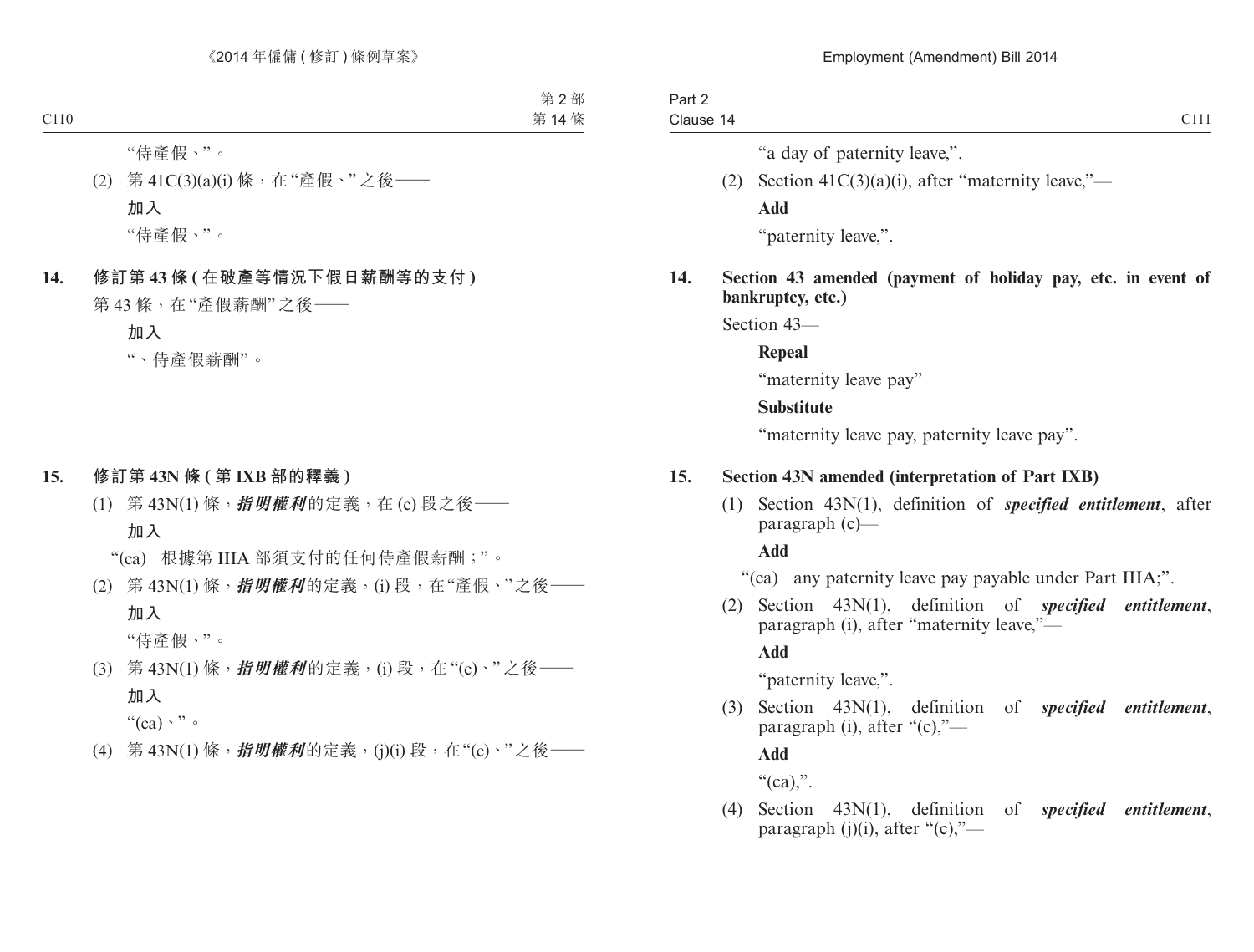| Part 2    |  |
|-----------|--|
| Clause 16 |  |

## **Add**

" $(ca)$ .".

## **16. Section 49A amended (requirement to keep wage and employment records)**

Section  $49A(3)(f)$ —

**Repeal**

"maternity leave"

## **Substitute**

"maternity leave, paternity leave".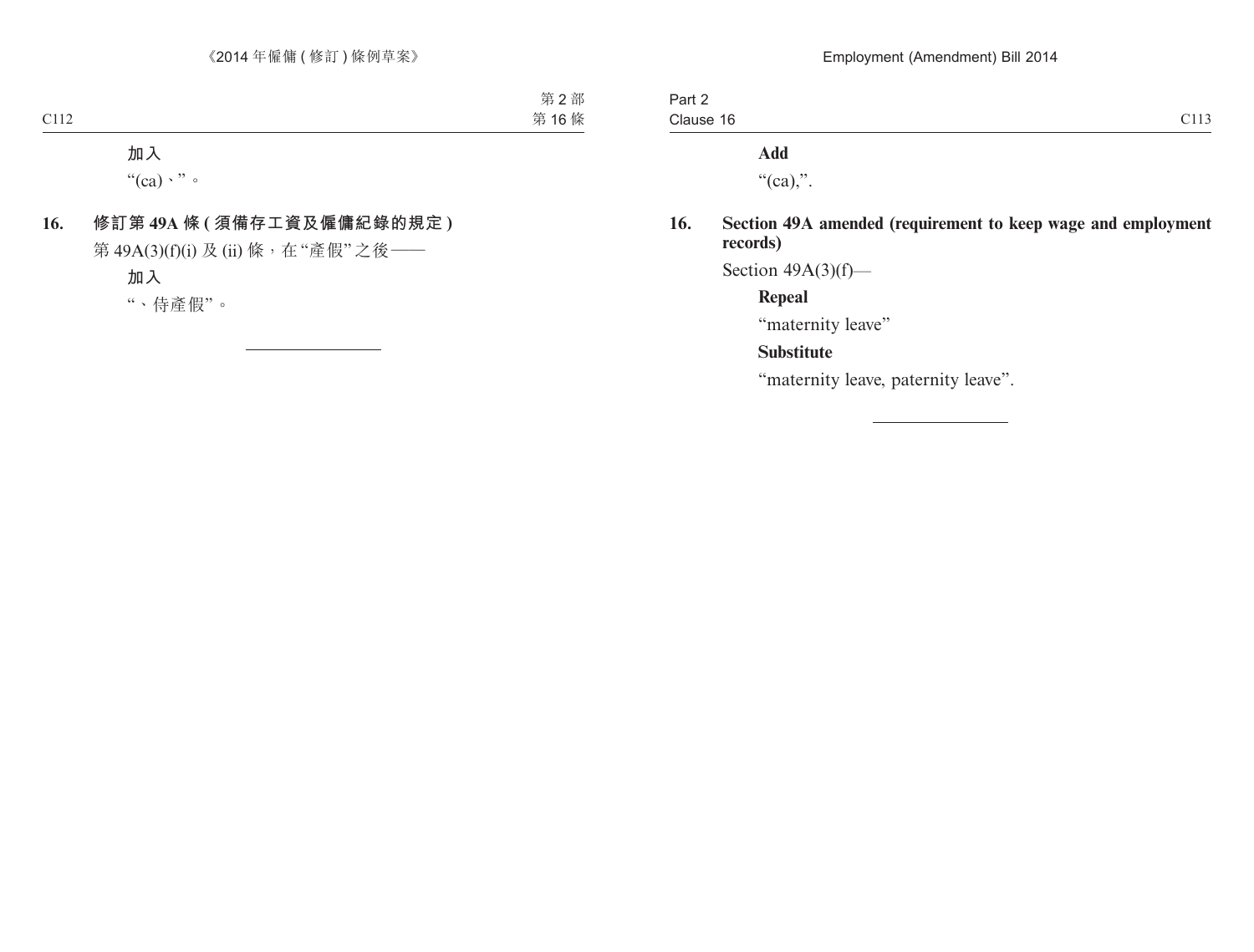# **Part 3**

# **Amendment to Minimum Wage Ordinance**

## **17. Minimum Wage Ordinance amended**

The Minimum Wage Ordinance (Cap. 608) is amended as set out in section 18.

## **18. Section 6 amended (wages)**

Section 6(1), after " $(g)$ ,"—

**Add** " $(ga)$ ,".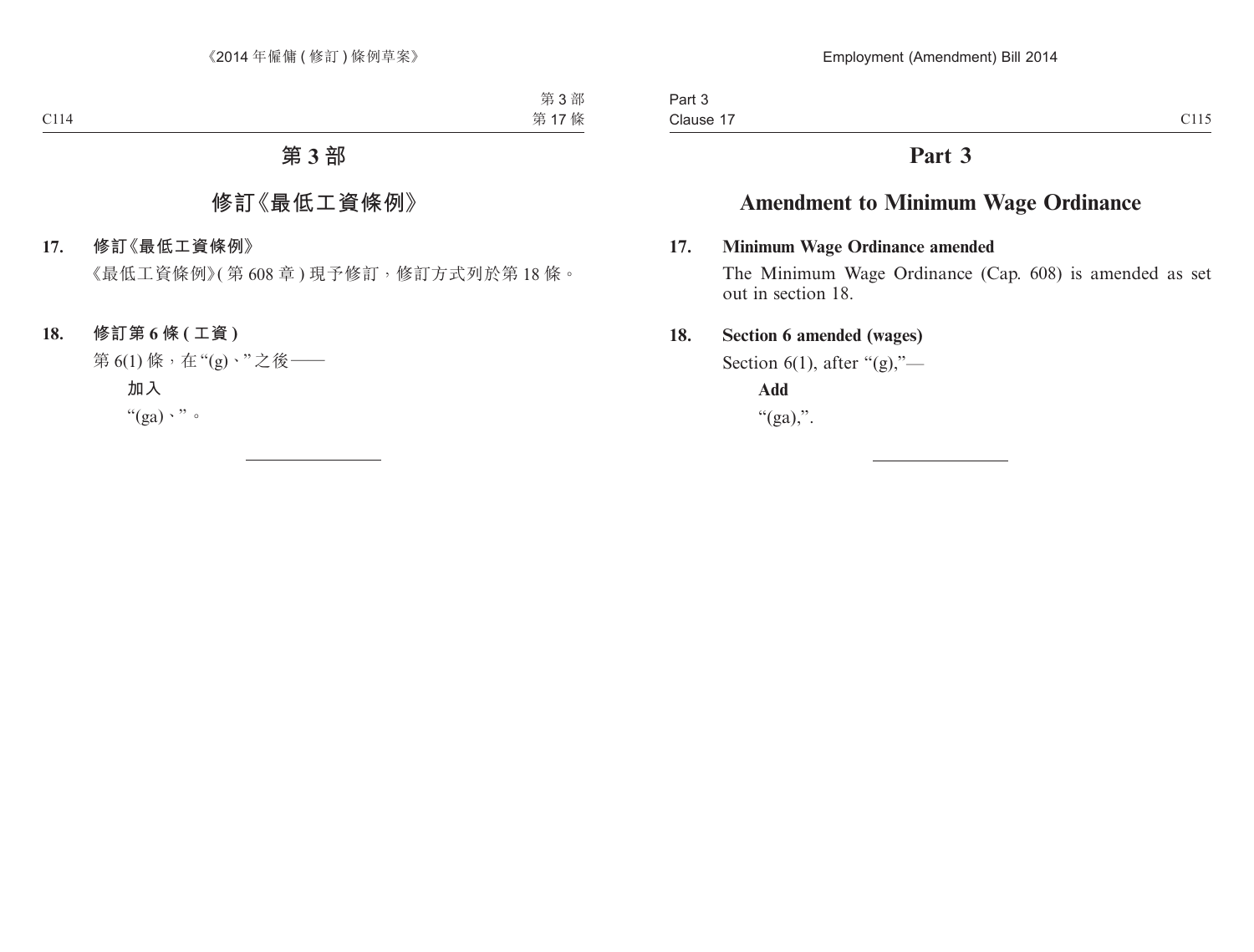Explanatory Memorandum Paragraph 1

#### **Explanatory Memorandum**

The main object of this Bill is to amend the Employment Ordinance (Cap. 57) (*Ordinance*) to introduce a statutory paternity leave and paternity leave pay mechanism. Under the mechanism, if a male employee who is a father-to-be or father of a new-born child (*employee*) fulfils the specified conditions, he is entitled to paternity leave of up to 3 days and paternity leave pay at a daily rate of four-fifths of his average daily wages.

#### **Part 1 (Preliminary)**

2. Clause 1 sets out the short title and provides for commencement.

#### **Part 2 (Amendments to Ordinance)**

- 3. Clause 6 adds a new Part IIIA to the Ordinance—
	- (a) the new section 15D provides that, subject to specified conditions, an employee is entitled to paternity leave in respect of the birth of a child of the employee under the Ordinance, and sets out the period during which he may take leave and the total number of days he may take leave for each confinement;
	- (b) the new section 15E sets out the notification requirements that an employee must comply with before he is entitled to paternity leave;
	- (c) the new section 15F provides that paternity leave is in addition to rest days, holidays and annual leave to which an employee is entitled under the Ordinance;
	- (d) the new section 15G provides that, subject to specified conditions, an employee is entitled to paternity leave pay in respect of each day on which he has taken paternity leave under the Ordinance;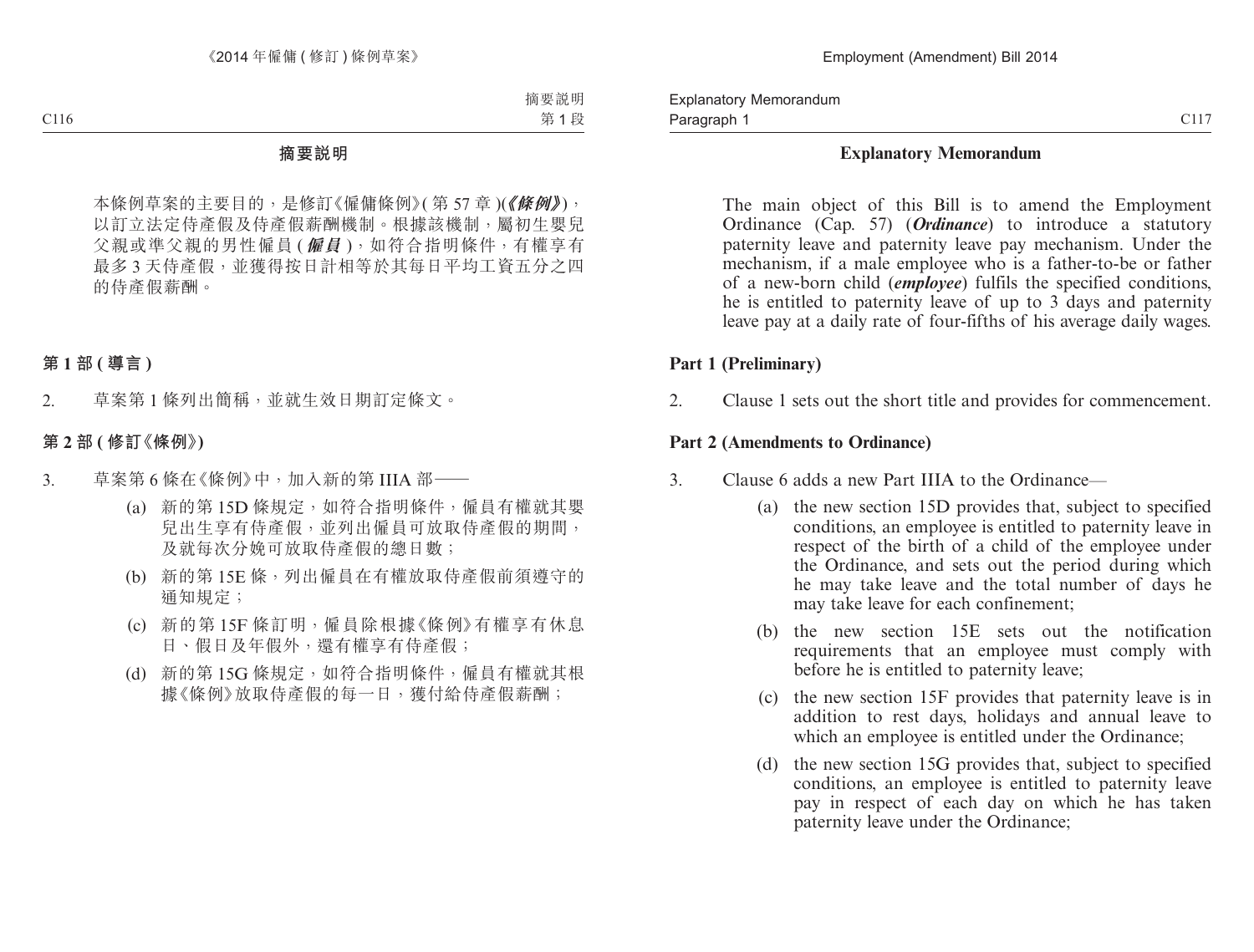- (e) the new section 15H sets out how an employee's daily rate of paternity leave pay is calculated;
- (f) the new section 15I sets out the documentary requirements that an employee who takes paternity leave in respect of a child born in Hong Kong must comply with before he is entitled to paternity leave pay;
- (g) the new section 15J sets out the documentary requirements that an employee who takes paternity leave in respect of a child born in a place outside Hong Kong must comply with before he is entitled to paternity leave pay;
- (h) the new section 15K sets out the time limit for the payment of paternity leave pay, and provides that, under specified circumstances, an employer who has paid an employee paternity leave pay in advance may deduct from the employee's wages an amount equivalent to the pay; and
- (i) the new section 15L imposes criminal liability on an employer who, without reasonable excuse, fails to grant or pay an employee paternity leave or paternity leave pay to which the employee is entitled under the Ordinance.
- 4. Clauses 3, 4, 5, 7, 8, 9(1) and (2) and 10 to 16 contain amendments to the Ordinance consequential to the introduction of the statutory paternity leave and paternity leave pay mechanism.
- 5. Clause 9(3) amends the Chinese text of the Ordinance to rectify an error in the Chinese reference to the short title of the Hospitals, Nursing Homes and Maternity Homes Registration Ordinance (Cap. 165).